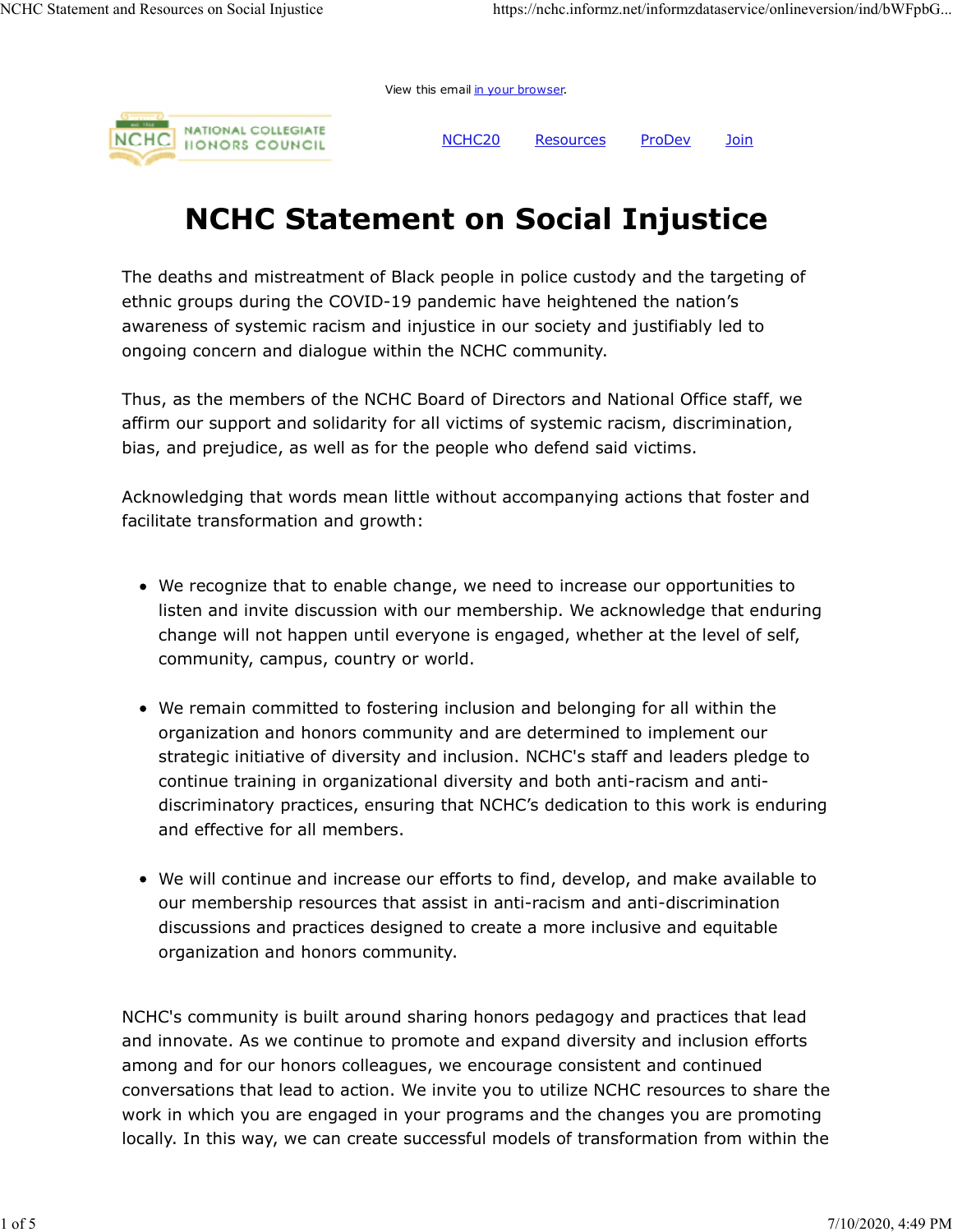national honors cohort to build a more equitable future.

Thank you for the work you do as honors leaders, advocating for needed change to support and celebrate the dignity and freedoms of all people everywhere.

#### Signed,

François Amar, NCHC Board of Directors Richard Badenhausen, NCHC Past President Suketu Bhavsar, NCHC President Elect Amber Brand, NCHC Staff Victoria Bryan, NCHC Board of Directors James Buss, NCHC Board of Directors Emma Cieslik, NCHC Board of Directors Andrew Cognard-Black, NCHC Board of Directors Leah Creque, NCHC Board of Directors Tyrra Edwards, NCHC Staff Olivia Fuson, NCHC Board of Directors Keith Garbutt, NCHC Treasurer David Jones, NCHC Board of Directors

Vi Kinney, NCHC Board of Directors Laurie Smith Law, NCHC Secretary Quakish Liner, NCHC Board of Directors George Mariz, NCHC Parliamentarian Deanne McClatchey, NCHC Staff Christina McIntyre, NCHC Vice President Kristine Miller, NCHC Board of Directors Mary Beth Rathe, NCHC Executive Director Elaine Torda, NCHC President Rob Tualaulelei, NCHC Staff Aline Webb, NCHC Board of Directors Eddie Weller, NCHC Board of Directors Victoria White, NCHC Board of Directors

 $\overline{\phantom{a}}$  , and the contract of the contract of the contract of the contract of the contract of the contract of the contract of the contract of the contract of the contract of the contract of the contract of the contrac

### NCHC Diversity and Inclusion Statement

The National Collegiate Honors Council (NCHC) supports and values inclusive excellence by promoting educational equity and non-discriminatory practices. As an organization of institutions, honors educators, students, and staff, it is our responsibility to promote the inclusion and success of academically motivated and high-potential learners from all communities, understanding that each of us holds varied, intersectional identities. We make inclusive excellence possible by understanding that differences between and among us are strengths. In response to historical, cultural, and institutional restrictions that have limited student access to honors education and the hiring of diverse faculty and staff, the NCHC is committed to modeling best practices in inclusion, and to using inclusive leadership strategies, research, and partnerships with other organizations to help honors colleges and programs pursue honors practices and programs that serve and empower all communities.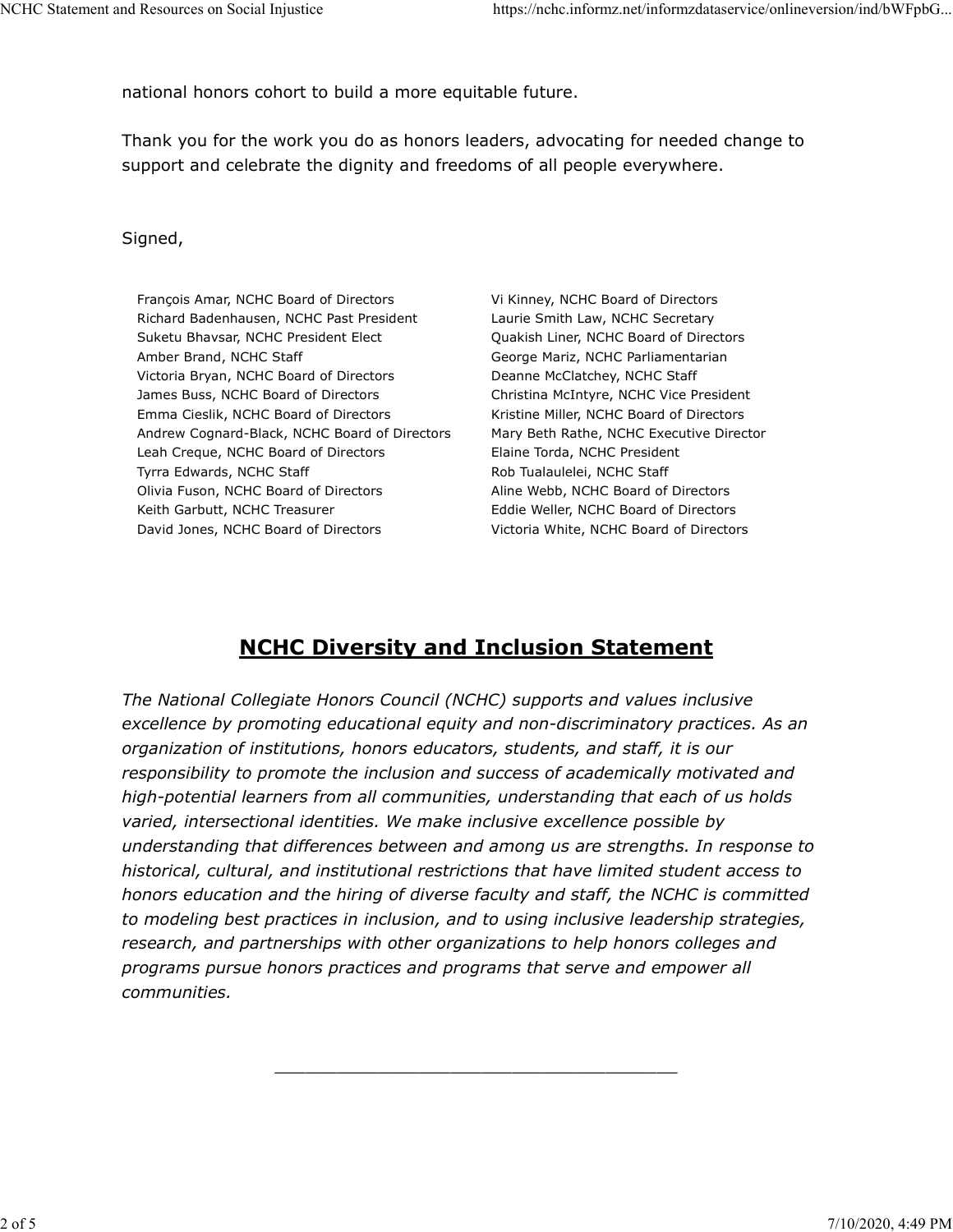

Continue the discussion with

A Virtual Conversation on Implicit Bias with Dr. Jennifer Eberhardt

Coming This September for Members of NCHC



 $\frac{1}{2}$  , the contribution of the contribution of the contribution of the contribution of the contribution of the contribution of the contribution of the contribution of the contribution of the contribution of the contr

# Collected NCHC Resources for Diversity & Inclusion

## JOURNAL ARTICLES:

Disorienting Experiences: Guiding Faculty and Students Toward Cultural **Responsiveness** Rebekah Dement, Indiana University Southeast Angela Salas, Indiana University Southeast

The Case for Heterodoxy Betsy Greenleaf Yarrison, University of Baltimore

Taking on the Challenges of Diversity and Visibility: Thoughts from a Small Honors Program Kathryn M. MacDonald, Monroe College

Congregational Honors: A Model for Inclusive Excellence Naomi Yavneh Klos, Loyola University New Orleans

With Great Privilege Comes Great Responsibility Anne Dotter, University of Kansas

Not So Gifted: Academic Identity for Black Women in Honors A. Musu Davis, Rutgers University

Social Justice Education in Honors: Political but Non-Partisan Sarita Cargas, University of New Mexico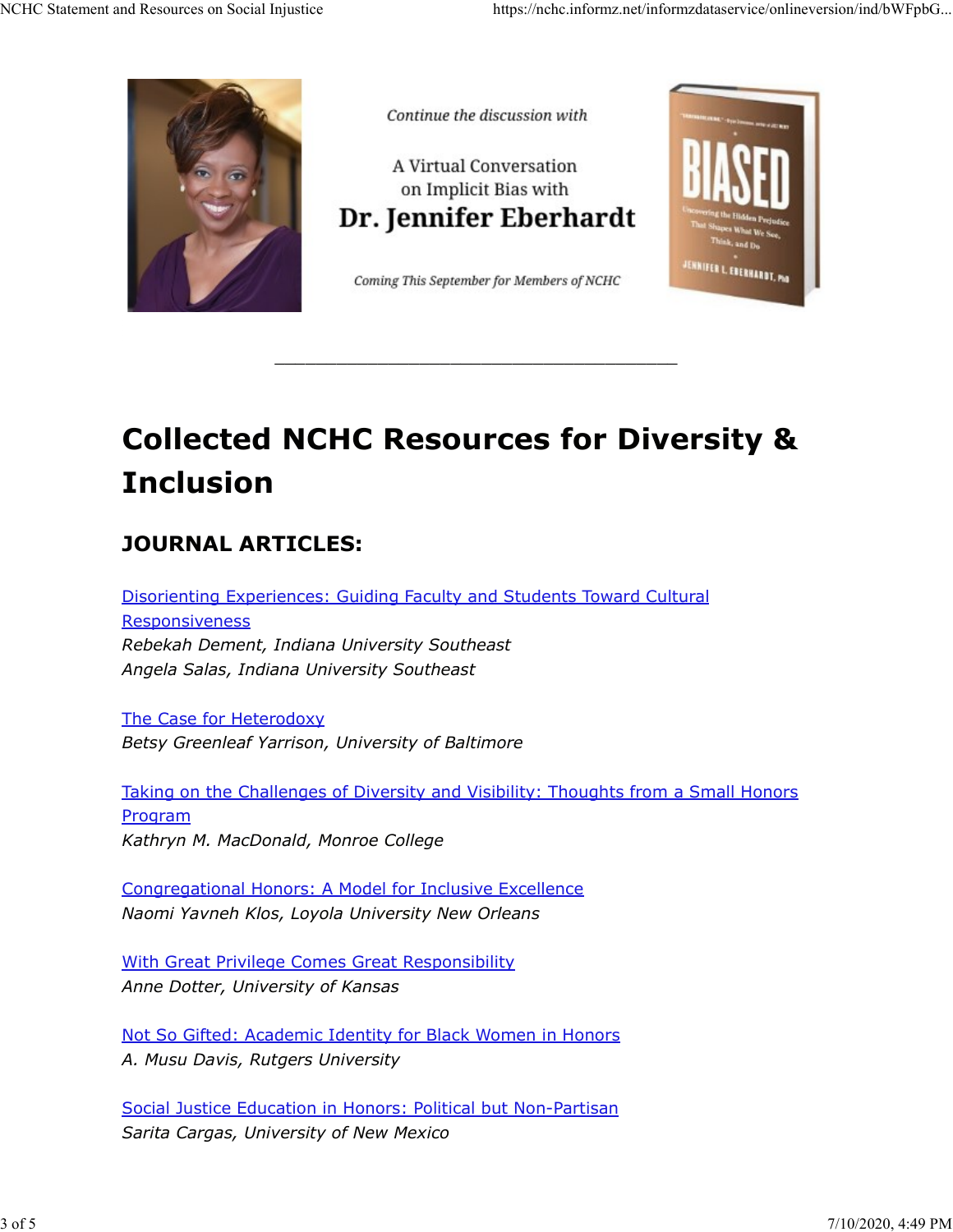Making Honors Success Scripts Available to Students from Diverse Backgrounds Richard Badenhausen, Westminster College

Linking Academic Excellence and Social Justice through Community-Based Participatory Research Lydia Voigt, Loyola University New Orleans

A Regression Model Approach to First-Year Honors Program Admissions Serving a High-Minority Population David M. Rhea, Governors State University

Resilience, Reconciliation, and Redemption: An Initial Historical Sketch of Pioneering Black Students in the Plan II Honors Program Richard J. Reddick, University of Texas at Austin Emily A. Johnson, University of Texas at Austin Ashley Jones, University of Texas at Austin Tracie A.J. Lowe, University of Texas at Austin Ashley N. Stone, University of Texas at Austin James Thomas, University of Texas at Austin

The ICSS and the Development of Black Collegiate Honors Education in the U.S. Traci L. M. Dula, University of Maryland

Teaching an Honors Seminar on #BlackLivesMatter in East Texas Ervin Malakaj, Sam Houston State University Jeffrey L. Littlejohn, Sam Houston State University Kimberly Bell, Sam Houston State University Patrick J. Lewis, Sam Houston State University Julia D. May, Sam Houston State University

Black Excellence: Fostering Intellectual Curiosity in Minority Honors Students at a Predominantly White Research Institution Stephen C. Scott, West Virginia University

Civic Tolerance among Honors Students Gordon Shepherd, University of Central Arkansas Gary Shepherd, Oakland University

The Power of Creation: Critical Imagination in the Honors Classroom Jennie Woodard, University of Maine

Cultivating Empathy: Lessons from an Interdisciplinary Service-Learning Course Megan Jacobs, University of New Mexico